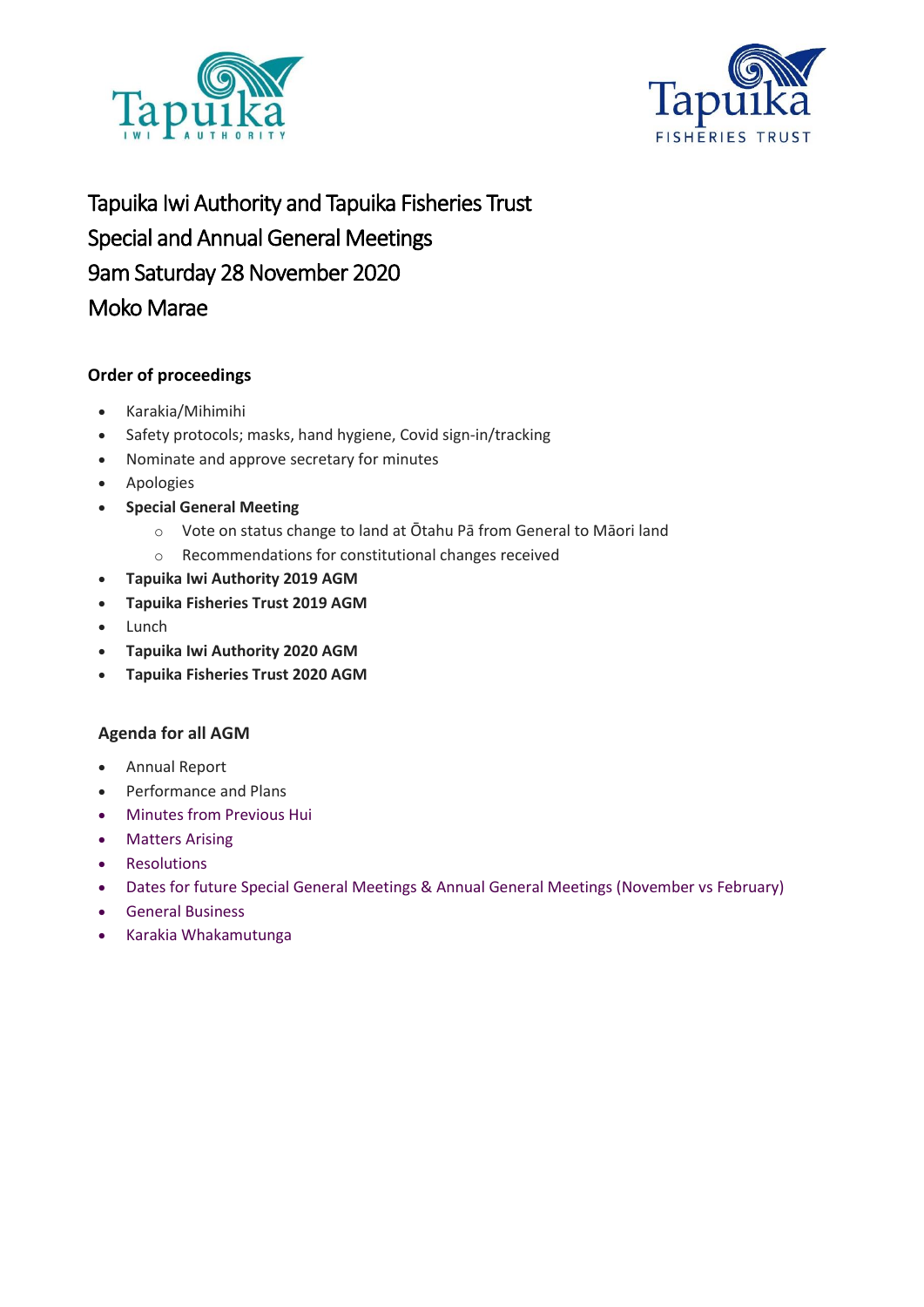### **Special General Meeting**

- Vote on status change to land at Ōtahu Pā from General to Māori land
- Recommendations for constitutional changes received (see below)

| <b>CHANGE</b><br><b>TOPIC</b>                                                                                  | <b>CLAUSE</b>                                                                                                | <b>CURRENT WORDING</b>                                                                                                                                                                                                                                                                                                                        | PROPOSED WORDING                                                                                                                                                                                                                                      | <b>REASONS FOR CHANGE</b>                                                                                                     |  |  |  |
|----------------------------------------------------------------------------------------------------------------|--------------------------------------------------------------------------------------------------------------|-----------------------------------------------------------------------------------------------------------------------------------------------------------------------------------------------------------------------------------------------------------------------------------------------------------------------------------------------|-------------------------------------------------------------------------------------------------------------------------------------------------------------------------------------------------------------------------------------------------------|-------------------------------------------------------------------------------------------------------------------------------|--|--|--|
|                                                                                                                |                                                                                                              |                                                                                                                                                                                                                                                                                                                                               |                                                                                                                                                                                                                                                       |                                                                                                                               |  |  |  |
|                                                                                                                |                                                                                                              |                                                                                                                                                                                                                                                                                                                                               |                                                                                                                                                                                                                                                       |                                                                                                                               |  |  |  |
| <b>TAPUIKA FISHERIES TRUST</b>                                                                                 |                                                                                                              |                                                                                                                                                                                                                                                                                                                                               |                                                                                                                                                                                                                                                       |                                                                                                                               |  |  |  |
|                                                                                                                |                                                                                                              |                                                                                                                                                                                                                                                                                                                                               |                                                                                                                                                                                                                                                       |                                                                                                                               |  |  |  |
| <b>ELECTRONIC</b><br><b>VOTING</b>                                                                             | Note MFA schedule 7 Kaupapa 3 provides that voting can be electronic but that this cannot be the only method |                                                                                                                                                                                                                                                                                                                                               |                                                                                                                                                                                                                                                       |                                                                                                                               |  |  |  |
| <b>OPTION FOR</b>                                                                                              |                                                                                                              | NOTE Trustees can already resolve to use electronic voting for elections but this can be further clarified if other changes are made                                                                                                                                                                                                          |                                                                                                                                                                                                                                                       |                                                                                                                               |  |  |  |
| <b>TRUSTEE</b>                                                                                                 |                                                                                                              |                                                                                                                                                                                                                                                                                                                                               |                                                                                                                                                                                                                                                       |                                                                                                                               |  |  |  |
| <b>ELECTIONS</b>                                                                                               |                                                                                                              |                                                                                                                                                                                                                                                                                                                                               |                                                                                                                                                                                                                                                       |                                                                                                                               |  |  |  |
| <b>Trustee</b><br>elections                                                                                    | Second<br>Schedule cl 6.1<br>mode of voting<br>at elections                                                  | Subject to rule 6.3 of this Schedule, voting at all<br>elections shall be by way of secret ballot. Voting<br>forms may either be delivered to the Chief<br>Returning Officer by post, at a polling station, if a<br>polling station is nominated by the Trustees for<br>that purpose, or by such other means as the<br>Trustees may determine | Subject to rule 6.3 of this Schedule, voting at all<br>elections shall be by way of secret ballot. Voting<br>forms may either be delivered to the Chief<br>Returning Officer by post, by electronic means<br>where available or at a polling station. | Trustees can already<br>resolve to use electronic<br>voting but this can be further<br>clarified if other changes are<br>made |  |  |  |
| <b>FOURTH</b><br><b>SCHEDULE -</b><br><b>PROCEDURE</b><br><b>FOR PASSING</b><br>A SPECIAL<br><b>RESOLUTION</b> | Fourth<br>Schedule CI 2<br>postal voting<br>and SGM                                                          | Voting on a Special Resolution is by postal vote<br>or at the meeting                                                                                                                                                                                                                                                                         | Voting on a Special Resolution to be by placing<br>voting forms into a ballot box in person at the<br>Special General Meeting, or by post or electronic<br>means where available                                                                      | Allows electronic voting for<br>SGM special resolutions                                                                       |  |  |  |
|                                                                                                                |                                                                                                              |                                                                                                                                                                                                                                                                                                                                               |                                                                                                                                                                                                                                                       |                                                                                                                               |  |  |  |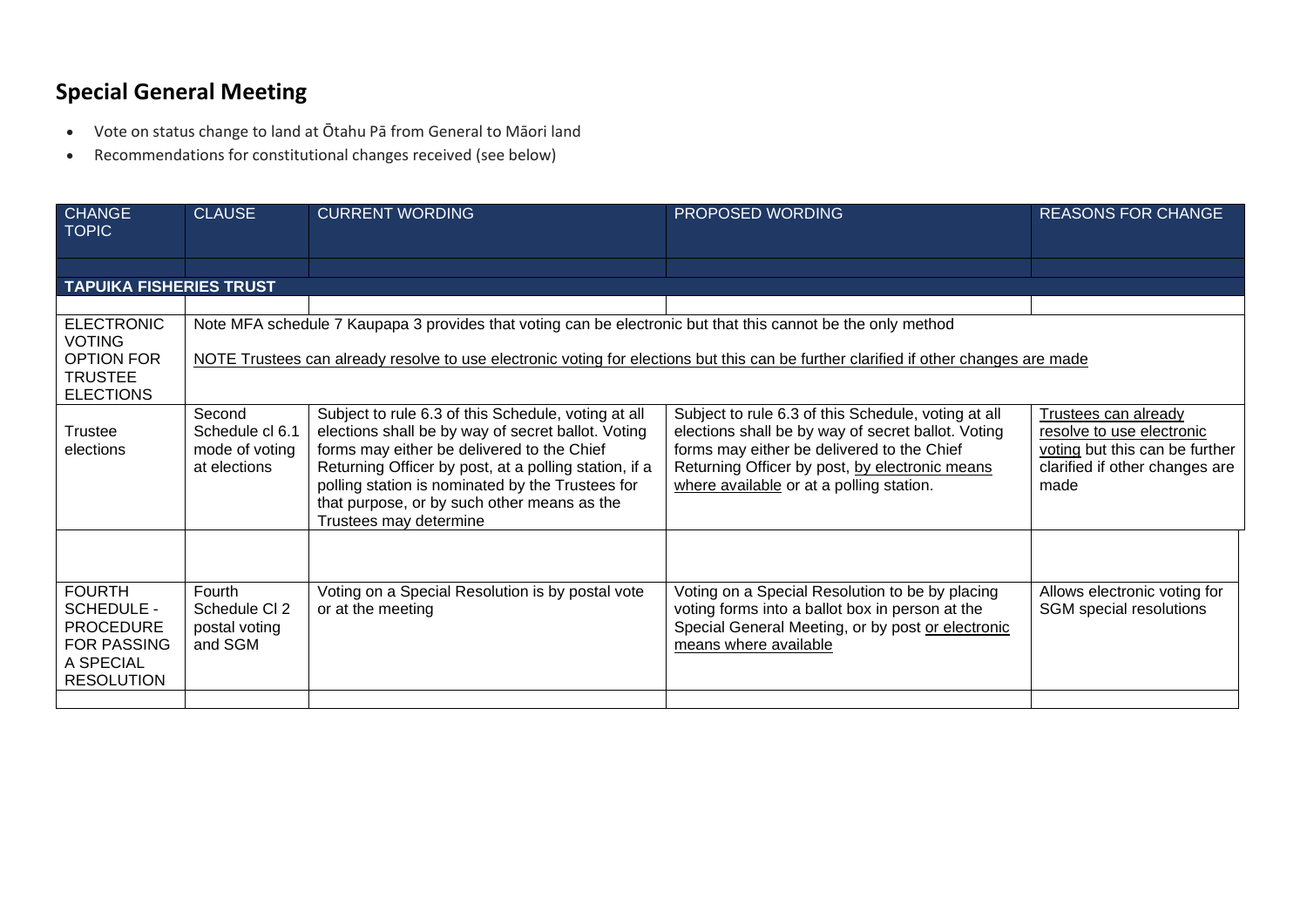| Creates requirement to<br>have regard to advice on<br>cultural matters                                                                                                                                                                                                                                                                                                                                                                                                                                      |
|-------------------------------------------------------------------------------------------------------------------------------------------------------------------------------------------------------------------------------------------------------------------------------------------------------------------------------------------------------------------------------------------------------------------------------------------------------------------------------------------------------------|
|                                                                                                                                                                                                                                                                                                                                                                                                                                                                                                             |
|                                                                                                                                                                                                                                                                                                                                                                                                                                                                                                             |
|                                                                                                                                                                                                                                                                                                                                                                                                                                                                                                             |
|                                                                                                                                                                                                                                                                                                                                                                                                                                                                                                             |
|                                                                                                                                                                                                                                                                                                                                                                                                                                                                                                             |
| Allows electronic voting for<br>SGM special resolution                                                                                                                                                                                                                                                                                                                                                                                                                                                      |
| <b>REASONS FOR CHANGE</b>                                                                                                                                                                                                                                                                                                                                                                                                                                                                                   |
|                                                                                                                                                                                                                                                                                                                                                                                                                                                                                                             |
| A way to provide limited<br>liability to the trustees and<br>avoid using TFT as<br>custodian trustee.<br>Will provide flexibility for<br>signing and contracting.<br>And greater protection of<br>elected trustees                                                                                                                                                                                                                                                                                          |
| The Trustees may be replaced by a sole corporate trustee by special resolution of Trustees that identifies the corporate<br>trustee, appoints such trustee and names the first directors who will be those persons then eligible to be a trustee of the<br>The directors of the sole corporate trustee may only be the persons elected as Trustees of the Tapuika Fisheries Trust<br>The Shares in the Sole corporate Trustee shall be held by the Trustees or the Chairperson for the time being who shall |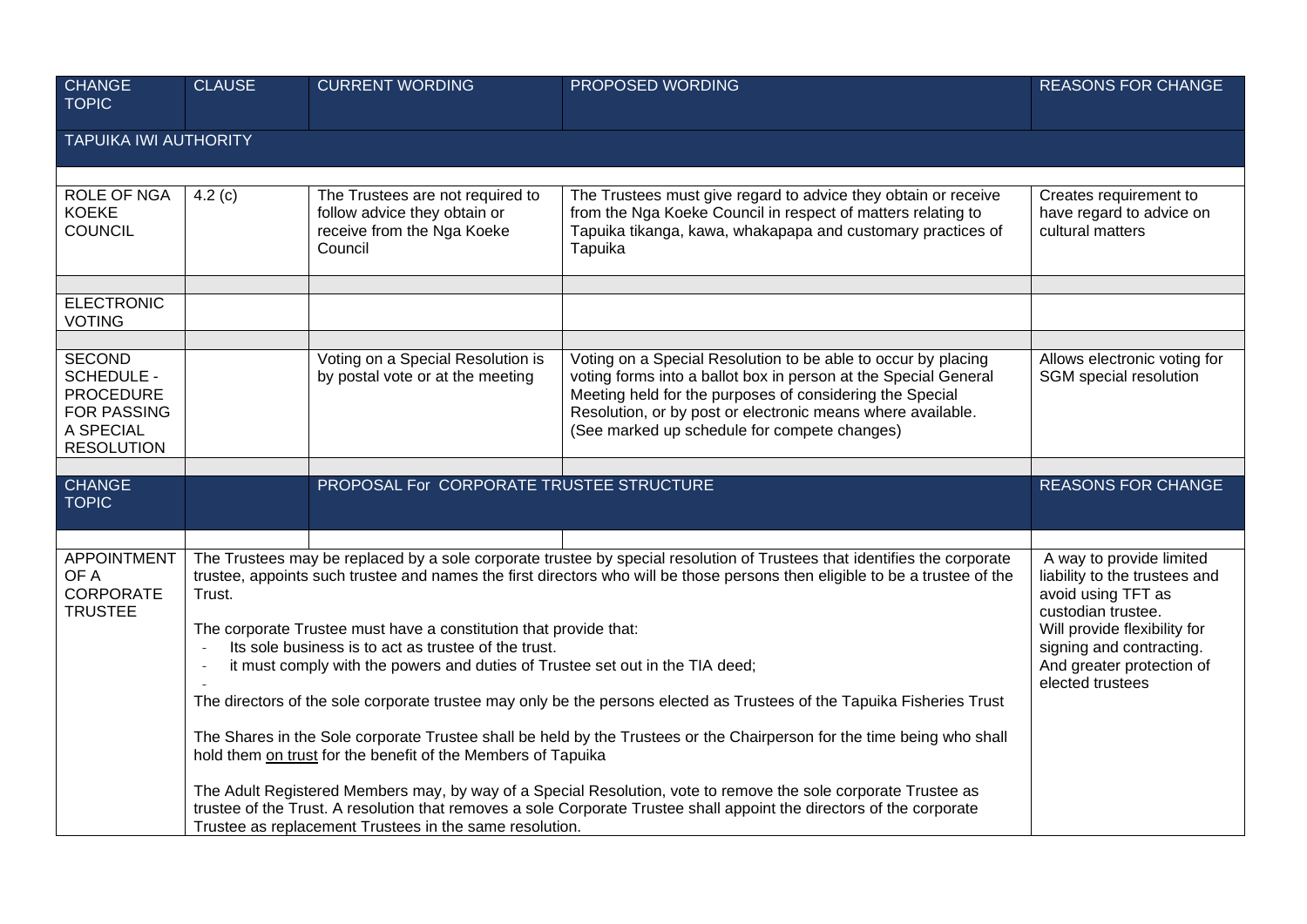#### **COMPARISON TABLE FOR PROPOSAL TO ADOPT A CORPORATE TRUSTEE FOR TIA**

|                                       | <b>TIA individual Trustees</b>                                                                                                                 | <b>TIA Corporate Trustee</b>                                                                               | <b>TFT</b> (incorporated<br><b>Charitable Trust Board)</b>         |  |
|---------------------------------------|------------------------------------------------------------------------------------------------------------------------------------------------|------------------------------------------------------------------------------------------------------------|--------------------------------------------------------------------|--|
| governance                            | 11 individual Trustees,<br>who are the persons,<br>elected through the TFT<br>Deed                                                             | 1 company as Trustee but has<br>11 directors who are the<br>persons elected through the<br><b>TFT Deed</b> | 11 individual Trustees<br>elected through TFT deed                 |  |
| who makes<br>decisions                | The 11 Trustees by<br>majority                                                                                                                 | The 11 Directors by majority                                                                               | The 11 Trustees by<br>majority                                     |  |
| Constitutional<br>document            | <b>TIA Trust Deed</b>                                                                                                                          | Company Constitution and TIA<br><b>Trust Deed</b>                                                          | <b>TFT Trust Deed</b>                                              |  |
| Quorum                                | As per the TIA Deed                                                                                                                            | As per the Constitution and                                                                                | As per the TFT Deed                                                |  |
|                                       | (4 Trustees)                                                                                                                                   | TIA Deed - (4 Directors)                                                                                   | (4 Trustees)                                                       |  |
| <b>Meetings</b>                       | As per the TIA Deed                                                                                                                            | As per the TIA Deed                                                                                        | As per the TFT Deed                                                |  |
| Trustee<br>powers                     | As per the TIA Deed                                                                                                                            | As per the TIA Deed                                                                                        | As per the TFT Deed                                                |  |
| Required<br>Signatories               | All trustees for some<br>documentation. Often<br>needs to be witnessed                                                                         | Can be made same as TIA -<br>Three directors including the<br>Chair                                        | Three Trustees including<br>the Chair.<br>(or as stipulated in the |  |
|                                       | <b>Otherwise three Trustees</b><br>including the Chairman                                                                                      | (Legally can be reduced to two<br>directors)                                                               | constitution)                                                      |  |
| Liability                             | Trustees personally liable<br>for actions                                                                                                      | Individuals not personally<br>liable unless breach director's                                              | Individuals not personally<br>liable to external parties.          |  |
|                                       | Can limit liability in some<br>contracts - has to be done<br>each time                                                                         | duties                                                                                                     |                                                                    |  |
|                                       | Trusts act - limited<br>indemnity available                                                                                                    |                                                                                                            |                                                                    |  |
|                                       | Māori Land Court                                                                                                                               |                                                                                                            |                                                                    |  |
| In whose name<br>is the Trust<br>sued | Trustees personal names                                                                                                                        | The Trustee company name                                                                                   | The name of the Trust.                                             |  |
| Land<br>ownership                     | In name of TFT as<br>custodian Trustee                                                                                                         | In name of Trustee company<br>as TIA trustee                                                               | In name of TFT as a<br>charity                                     |  |
| Contracting                           | Sometimes in name of TFT<br>as custodian Trustee                                                                                               | In name of Trustee company<br>as TIA trustee                                                               | In name of TFT as a<br>charity                                     |  |
| Other issues                          | Confusion at contracting and account level between TIA and TFT avoided - and also no<br>confusion with Charitable status or activities of TFT. |                                                                                                            |                                                                    |  |